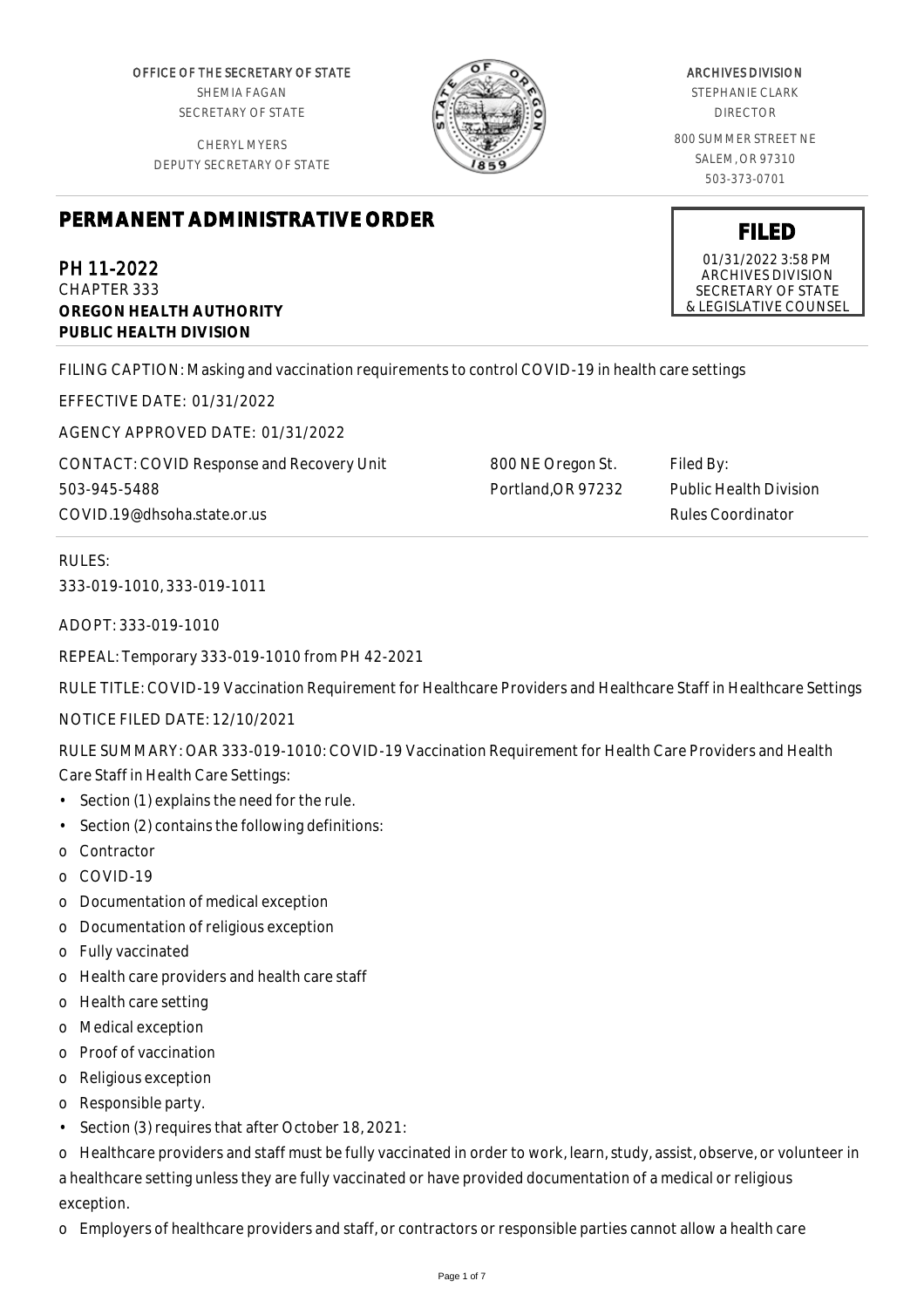provider or staff person to work, learn, study, assist, observe, or volunteer in a healthcare setting unless they are fully vaccinated or have an approved medical or religious exception.

- Section (4) requires employers, contractors, and other responsible parties who grant medical or religious exceptions to take reasonable steps to ensure that unvaccinated health care providers and staff are protected.
- Section (5) indicates that this rule does not prohibit compliance with the Americans with Disabilities Act; or having stricter requirements for vaccination.
- Section (6) delineates requirements for documenting and maintaining records of vaccinations and medical and religious exceptions to the requirement.
- Section (7) authorizes civil penalties for violations of this rule.
- Section (8) specifies that certain entities that are licensed by OHA may be subject to licensing actions for violations of this rule.

## RULE TEXT:

(1) It is vital to this state that healthcare providers and healthcare staff be vaccinated against COVID-19. COVID-19 undergoes frequent mutations as it replicates, which over time has resulted in variants that are more transmissible or cause more severe disease. Unvaccinated individuals exposed to COVID-19 are very likely to become infected in the absence of mitigation measures and may then transmit the virus to others. Fully vaccinated people get COVID-19 (known as vaccine breakthrough infections) much less often than unvaccinated people. Being vaccinated is critical to prevent spread of COVID-19. Healthcare providers and healthcare staff have contact with multiple patients over the course of a typical day and week. The CDC recommends vaccination against COVID-19 for all eligible individuals. This rule is necessary to help control COVID-19, protect patients, and to protect the state's healthcare workforce. (2) For purposes of this rule, the following definitions apply:

(a) "Contractor" means a person who has healthcare providers or healthcare staff on contract to provide services in healthcare settings in Oregon.

(b) "COVID-19" means a disease caused by the severe acute respiratory syndrome coronavirus 2 (SARS-CoV-2). (c) "Documentation of a medical exception" means a form prescribed by the Oregon Health Authority (OHA), or a similar form, that contains all of the information required in the OHA form, signed by a medical provider who is not the individual, certifying that the individual has a physical or mental impairment that limits the individual's ability to receive a COVID-19 vaccination based on a specified medical diagnosis, and that specifies whether the impairment is temporary in nature or permanent.

(d) "Documentation of a religious exception" means a form prescribed by the Oregon Health Authority (OHA), or a similar form, that contains all of the information required in the OHA form, signed by the individual, stating that the individual is requesting an exception from the COVID-19 vaccination requirement on the basis of a sincerely held religious belief and includes a statement describing the way in which the vaccination requirement conflicts with the religious observance, practice, or belief of the individual.

(e) "Fully vaccinated" means having received both doses of a two-dose COVID-19 vaccine or one dose of a single-dose COVID-19 vaccine and at least 14 days have passed since the individual's final dose of COVID-19 vaccine.

(f) "Healthcare providers and healthcare staff":

(A) Means individuals, paid and unpaid, working, learning, studying, assisting, observing or volunteering in a healthcare setting providing direct patient or resident care or who have the potential for direct or indirect exposure to patients, residents, or infectious materials, and includes but is not limited to any individual licensed by a health regulatory board as that is defined in ORS 676.160, unlicensed caregivers, and any clerical, dietary, environmental services, laundry, security, engineering and facilities management, administrative, billing, student and volunteer personnel.

(B) Does not mean parents, family members, guardians or foster parents residing in the home and providing care to a child or foster child in the home.

(g) "Healthcare setting":

(A) Means any place where health care, including physical, dental or behavioral health care is delivered and includes, but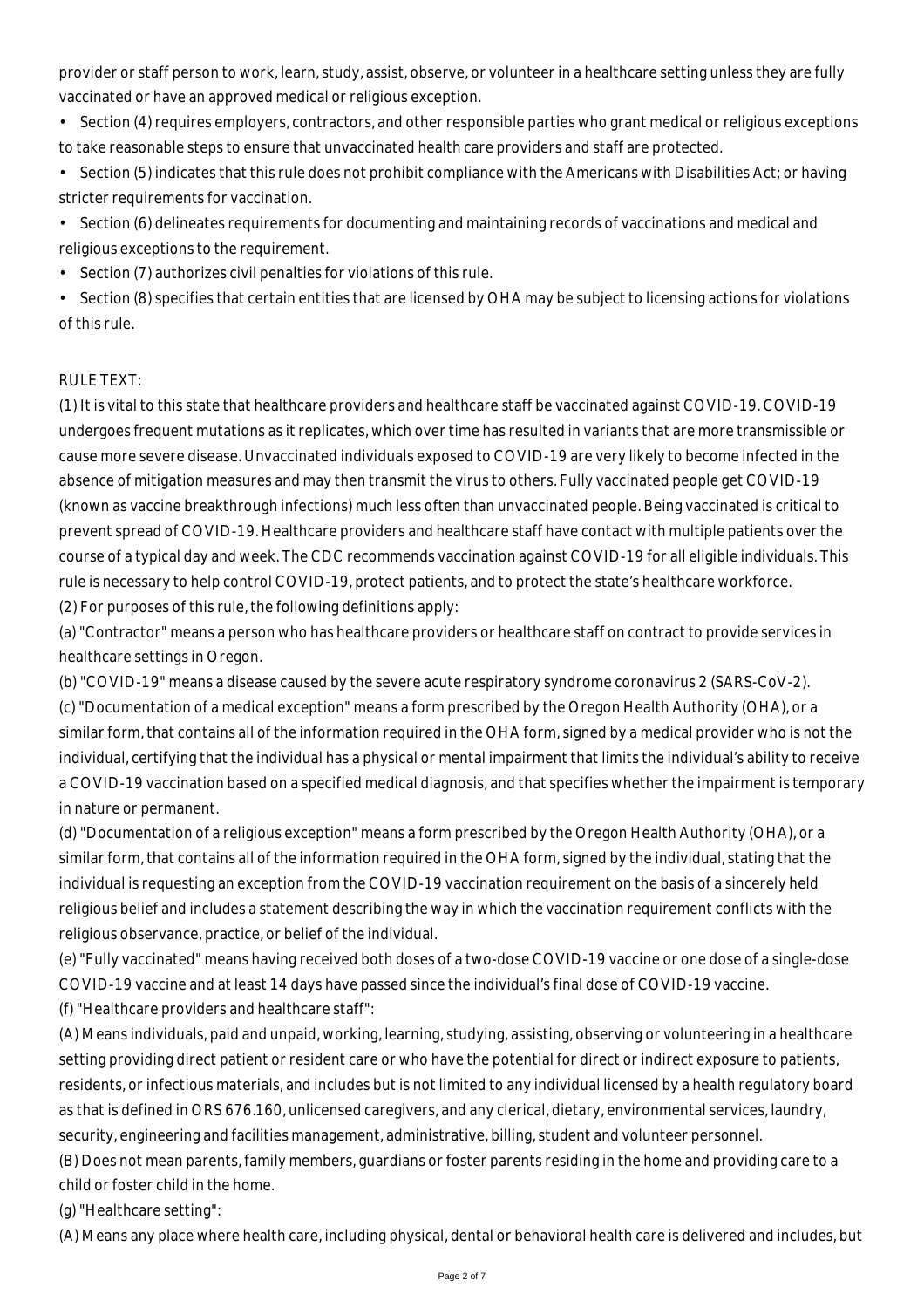is not limited to any health care facility or agency licensed under ORS chapter 441 or 443, such as hospitals, ambulatory surgical centers, birthing centers, special inpatient care facilities, long-term acute care facilities, inpatient rehabilitation facilities, inpatient hospice facilities, nursing facilities, assisted living facilities, residential facilities, residential behavioral health facilities, adult foster homes, group homes, pharmacies, hospice, vehicles or temporary sites where health care is delivered or is related to the provision of health care (for example, mobile clinics, ambulances) outpatient facilities, such as dialysis centers, health care provider offices, dental offices, behavioral health care offices, urgent care centers, counseling offices, offices that provide complementary and alternative medicine such as acupuncture, homeopathy, naturopathy, chiropractic and osteopathic medicine, and other specialty centers.

(B) Does not include a person's private home if the home is not otherwise licensed, registered or certified as a facility or home listed in paragraph (A) of this subsection.

(h) "Medical exception" means that an individual has a physical or mental impairment that prevents the individual from receiving a COVID-19 vaccination.

(i) "Proof of vaccination" means documentation provided by a tribal, federal, state or local government, or a health care provider, that includes an individual's name, date of birth, type of COVID-19 vaccination given, date or dates given, depending on whether it is a one-dose or two-dose vaccine, and the name or location of the health care provider or site where the vaccine was administered. Documentation may include but is not limited to a COVID-19 vaccination record card or a copy or digital picture of the vaccination record card, a print-out from the Oregon Health Authority's immunization registry, or a Quick-Response (QR) code from a verified digital vaccine record.

(j) "Religious exception" means that an individual has a sincerely held religious belief that prevents the individual from receiving a COVID-19 vaccination.

(k) "Responsible party" means a person or persons who have control or responsibility for the activities of healthcare providers or healthcare staff in a healthcare setting.

(3) After October 18, 2021:

(a) Health care providers and healthcare staff may not work, learn, study, assist, observe, or volunteer in a healthcare setting unless they are fully vaccinated or have provided documentation of a medical or religious exception. (b) An employer of healthcare providers or healthcare staff, a contractor, or a responsible party may not employ,

contract with, or accept the volunteer services of healthcare providers or healthcare staff persons who are working, learning, studying, assisting, observing or volunteering at a healthcare setting unless the healthcare providers or healthcare staff persons are fully vaccinated against COVID-19 or have an approved or accepted medical or religious exception.

(4) Employers of healthcare providers or healthcare staff, contractors and responsible parties who grant a medical or religious exception to the vaccination requirement in this rule must take reasonable steps to ensure that unvaccinated healthcare providers and healthcare staff are protected from contracting and spreading COVID-19.

(5) Nothing in this rule is intended to prohibit employers of healthcare providers or healthcare staff, contractors and responsible parties from:

(a) Complying with the Americans with Disabilities Act and Title VII of the Civil Rights Act, and state law equivalents, for individuals unable to be vaccinated due to a medical condition or a sincerely held religious belief.

(b) Having more restrictive or additional requirements, including but not limited to requiring healthcare providers and healthcare staff to have documentation of an additional or booster dose of a COVID-19 vaccine if that is recommended by the U.S. Centers for Disease Control and Prevention.

(6) Proof of vaccination documentation and documentation of medical and religious exceptions described in this rule must be:

(a) Maintained in accordance with applicable federal and state laws;

(b) Maintained for at least two years; and

(c) Provided to the Oregon Health Authority upon request.

(7) Employers of healthcare providers or healthcare staff, contractors and responsible parties who violate any provision of this rule are subject to civil penalties of \$500 per day per violation.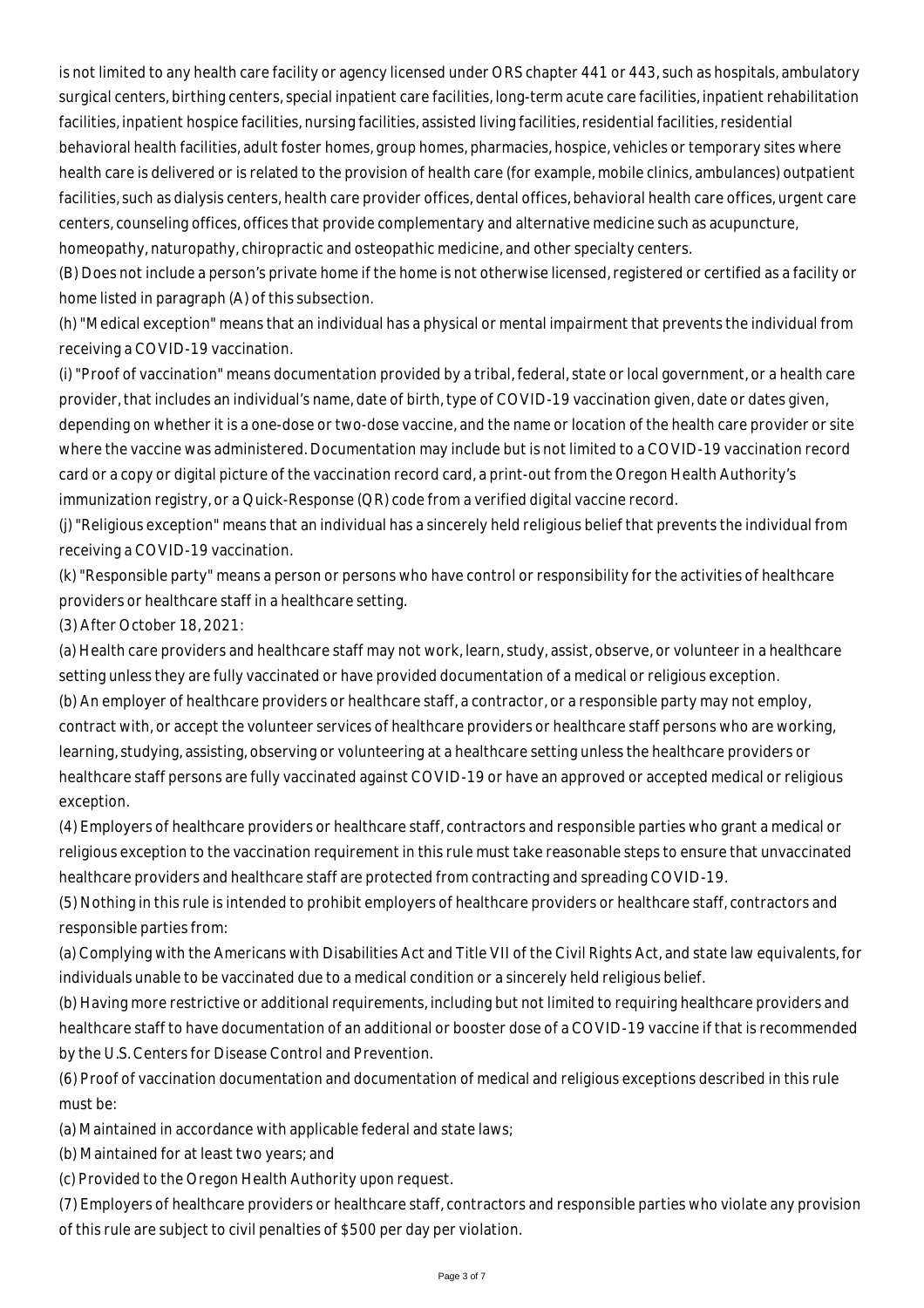(8) In addition to the imposition of civil penalties under section (9) of this rule, a violation of this rule may also be grounds for a licensing action authorized under the following statutes or rules:

(a) ORS 443.045; OAR chapter 333, division 27 (home health agencies, to the extent staff are providing services or care in healthcare settings).

(b) ORS 443.864, 443.869; OAR chapter 333, division 35 (hospice programs, to the extent staff are providing services or care in healthcare settings).

(c) ORS 441.030; OAR chapter 333, division 71 (special inpatient care facilities).

(d) ORS 441.030; OAR chapter 333, division 76 (ambulatory surgical centers, extended stay centers and birthing centers).

(e) ORS 441.030; OAR chapter 333, division 501 (hospitals).

(f) ORS 443.325; OAR chapter 333, division 536 (in-home care agencies, to the extent caregivers are providing care in healthcare settings).

(g) ORS 441.030; OAR chapter 333, division 700 (outpatient renal dialysis facilities).

(h) ORS 426.415; OAR chapter 309, division 22 (psychiatric residential treatment facilities).

(i) ORS 435.415, 443.421, 443.455; OAR chapter 309, division 35 (residential treatment facilities, community based residential treatment homes, secure residential treatment facilities).

(j) ORS 443.745, 443.790; OAR chapter 309, division 40 (adult foster homes).

STATUTORY/OTHER AUTHORITY: ORS 413.042, ORS 431A.010, ORS 431.110, ORS 433.004, ORS 426.415, ORS 443.085, ORS 443.315, ORS 443.450, ORS 443.745, ORS 443.790, ORS 443.860, ORS 441.025

STATUTES/OTHER IMPLEMENTED: ORS 431A.010, ORS 431.110, ORS 433.004, ORS 426.415, ORS 443.045, ORS 443.325, ORS 443.421, ORS 443.455, ORS 443.745, ORS 443.790, ORS 443.864, ORS 441.030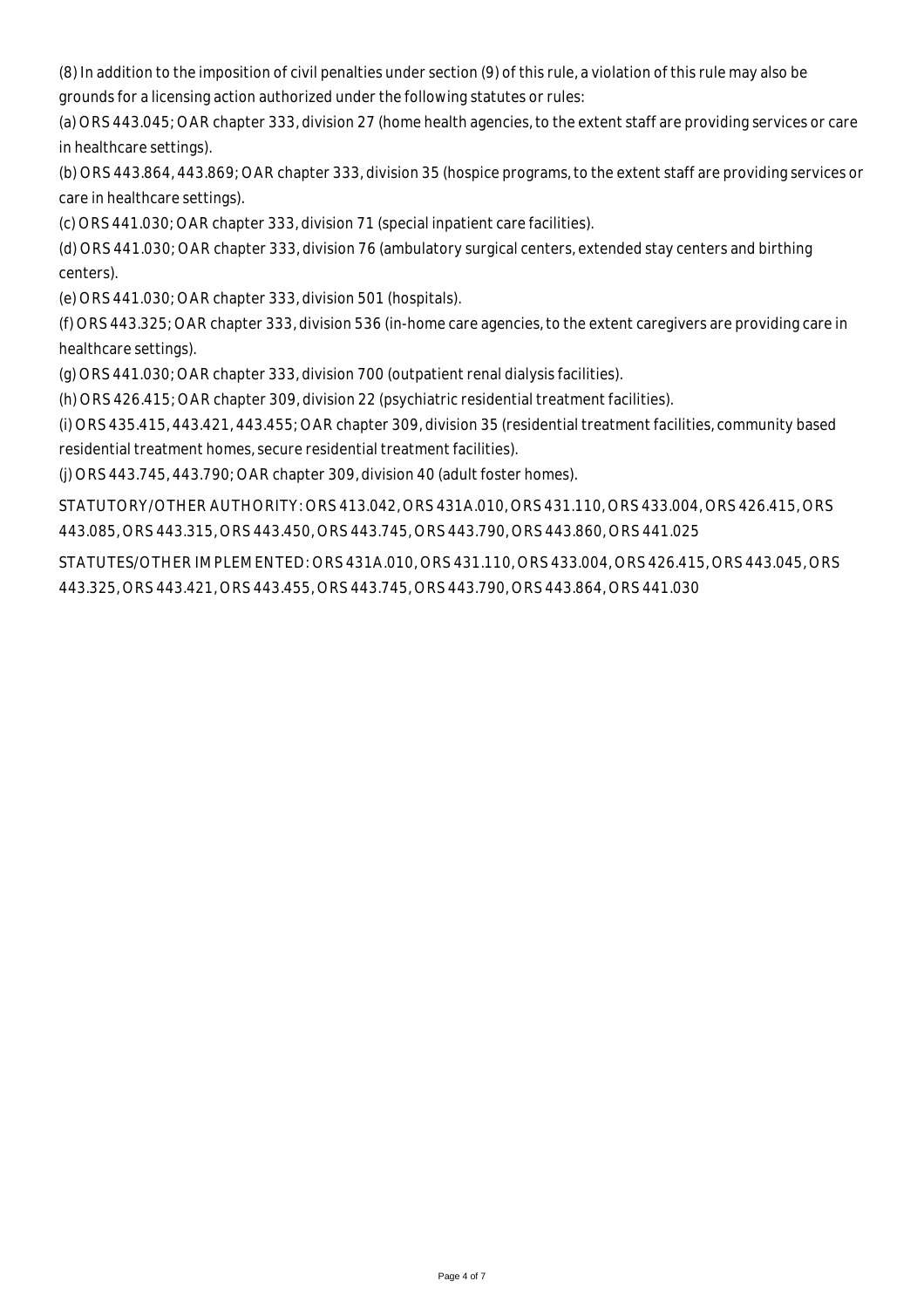#### ADOPT: 333-019-1011

REPEAL: Temporary 333-019-1011 from PH 37-2021

RULE TITLE: Masking Requirements to Control COVID-19 in Health Care Settings

### NOTICE FILED DATE: 12/10/2021

RULE SUMMARY: OAR 333-019-1011: Masking Requirements to Control COVID-19 in Health Care Settings

- Section (1) explains the need for the rule.
- Section (2) allows the rule to be rescinded by order of the State Public Health Director or State Public Health Officer if the requirements of the rule are no longer needed to control COVID-19.
- Section (3) specifies health care settings in which the rule applies.
- Section (4) specifies that the rule does not apply in settings licensed or certified by the Oregon Department of Human Services.

• Section (5) clarifies that if there is a conflict between this rule and OAR 019-1025, the more restrictive requirement applies.

- Section (6) contains the following definitions:
- o Face covering
- o Face mask
- o Health care personnel
- o Health care setting
- o Responsible party.

• Section (7) specifies that the responsible party must develop and enforce policies and requirements regarding face masking.

- Section (8) specifies face covering requirements for health care providers.
- Section (9) specifies face covering requirements for patients, residents, and clients.
- Section (10) specifies exceptions to this rule.
- Section (11) indicates that this rule does not prohibit accommodations made to comply with the Americans with Disabilities Act.
- Section (12) authorizes civil penalties for violations of this rule.
- Section (13) specifies that responsible parties may be subject to licensing actions for violations of this rule.

## RULE TEXT:

(1) COVID-19 is an infection caused by a virus, severe acute respiratory syndrome coronavirus 2 (SARS-CoV-2). This virus can be spread by infected persons without symptoms as well as those with symptoms. It undergoes frequent mutations as it replicates, which over time has resulted in variants that are more transmissible, cause more severe disease or have other features of public health concern such as decreased vaccine effectiveness. Consistent masking by health care providers in health care settings, as well as masking by visitors and patients provides protection to health care providers and to the people they care for. Masks act as source control if the provider has COVID-19 and provide a protective effect if a patient has COVID-19.

(2) The requirements in this rule remain in effect unless the State Public Health Director or State Public Health Officer issues an order stating that the requirements in this rule are no longer necessary to control COVID-19. If such an order is issued the Oregon Health Authority must provide notice to interested parties and otherwise take reasonable steps to ensure notice of the order is provided to those affected by this rule in accordance with ORS 183.335(1). The State Public Health Director or State Public Health Officer may also rescind such an order, and such a rescission must also be noticed as provided in this section. In determining whether this rule should remain in effect the State Public Health Director or State Public Health Officer will take into consideration as least the following information:

(a) The degree of COVID-19 transmission, as measured by case rates, percent positivity, and any other objective metrics indicative of current or potential transmission in Oregon.

(b) COVID-19 related hospitalizations and deaths.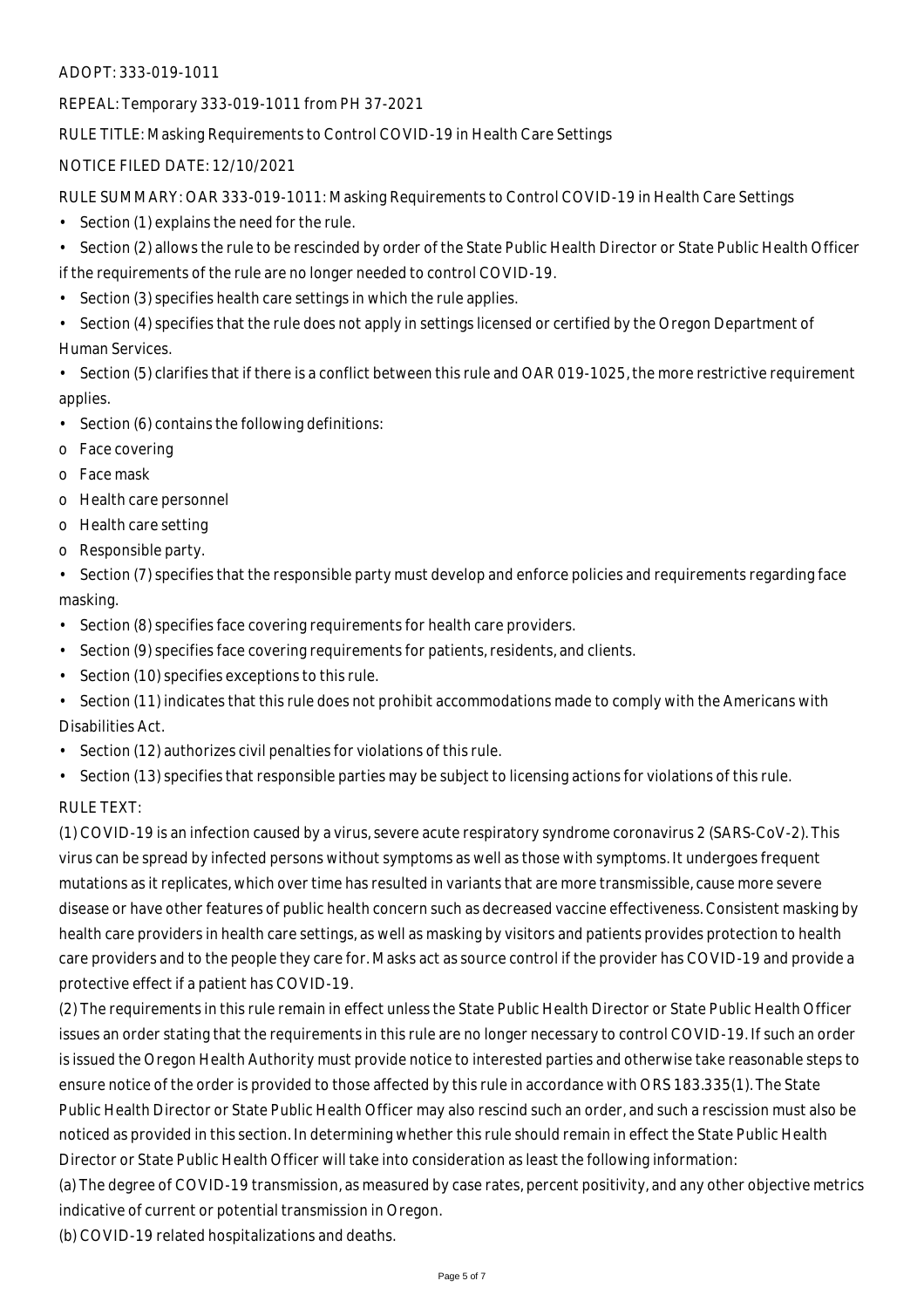(c) Disparate COVID-19 related health impacts on communities of color and tribal communities.

(d) Guidance from the U.S. Centers for Disease Control and Prevention.

(e) Proportion of the population partially or fully vaccinated.

(3) Except as otherwise described in section (4) of this rule, this rule applies:

(a) To any health care setting where health care personnel are providing care or services and the Oregon Occupational Health and Safety Division (Oregon OSHA) rule, OAR 437-001-0744, does not apply because the setting is not a place of employment, as that is defined in ORS 654.005, subject to Oregon OSHA's jurisdiction.

(b) If it contains requirements that are more restrictive or are in addition to Oregon OSHA's rule, OAR 437-001-0744.

(4) The Oregon Department of Human Services (ODHS) has established mask and face covering requirements for health care providers and visitors in settings that it licenses or certifies. Therefore, this rule does not apply to:

(a) Adult foster homes licensed by ODHS under ORS 443.705 to 443.825.

(b) Developmental disability child foster homes certified by ODHS under ORS 443.830 to 443.835.

(c) Residential training homes and residential training facilities licensed by ODHS, as defined in ORS 443.400.

(5) To the extent there is a conflict between this rule and OAR 333-019-1025, a more restrictive requirement in this rule applies.

(6) For purposes of this rule, the following definitions apply:

(a) "Face covering" means a cloth, paper or disposable face covering that covers the nose and mouth and includes a medical-grade face mask.

(b) "Face mask" means a medical-grade face mask.

(c) "Health care personnel":

(A) Means individuals, paid and unpaid working, learning, studying, assisting, observing, or volunteering in a health care setting providing direct patient or resident care or who have the potential for direct or indirect exposure to patients, residents, or infectious materials, and includes but is not limited to any individual licensed by a health regulatory board as that is defined in ORS 676.160, unlicensed caregivers, and any clerical, dietary, environmental services, laundry, security, engineering and facilities management, administrative, billing, student and volunteer personnel.

(B) Does not mean parents, guardians or foster parents providing care to their children or foster children in the home. (d) "Health care setting" means any place where health care, including physical, dental, or behavioral health care is delivered and includes, but is not limited to any health care facility or agency licensed under ORS chapter 441 or 443, such as hospitals, ambulatory surgical centers, birthing centers, special inpatient care facilities, long-term acute care facilities, inpatient rehabilitation facilities, inpatient hospice facilities, nursing facilities, assisted living facilities, and residential facilities, behavioral health residential facilities, home health care, hospice, pharmacies, in-home care, vehicles or temporary sites where health care is delivered or is related to the provision of health care (for example, mobile clinics, ambulances, non-emergency medical transport vehicles (NEMT), secure transportation, and street based medicine),outpatient facilities, such as dialysis centers, health care provider offices, dental offices, behavioral health care offices, urgent care centers, counseling offices, school-based health centers, offices that provide complementary and alternative medicine such as acupuncture, homeopathy, naturopathy, chiropractic and osteopathic medicine, and other specialty centers.

(e) "Responsible party":

(A) Includes a person who has control or responsibility for the activities of health care personnel in a health care setting. (B) Includes a person who has control or responsibility for the activities within a health care setting.

(C) Does not include an individual who hires, employs, or otherwise receives care from health care personnel in their own home.

(7) A responsible party must:

(a) Develop and follow a policy that requires all patients, residents, clients and visitors to wear a face covering except as provided in section (10) or other applicable provisions of this rule.

(b) Develop and follow a policy that if a patient, resident or client cannot tolerate any form of face covering due to a medical condition, strict physical distancing of at least six feet be observed from other non-health care personnel to the